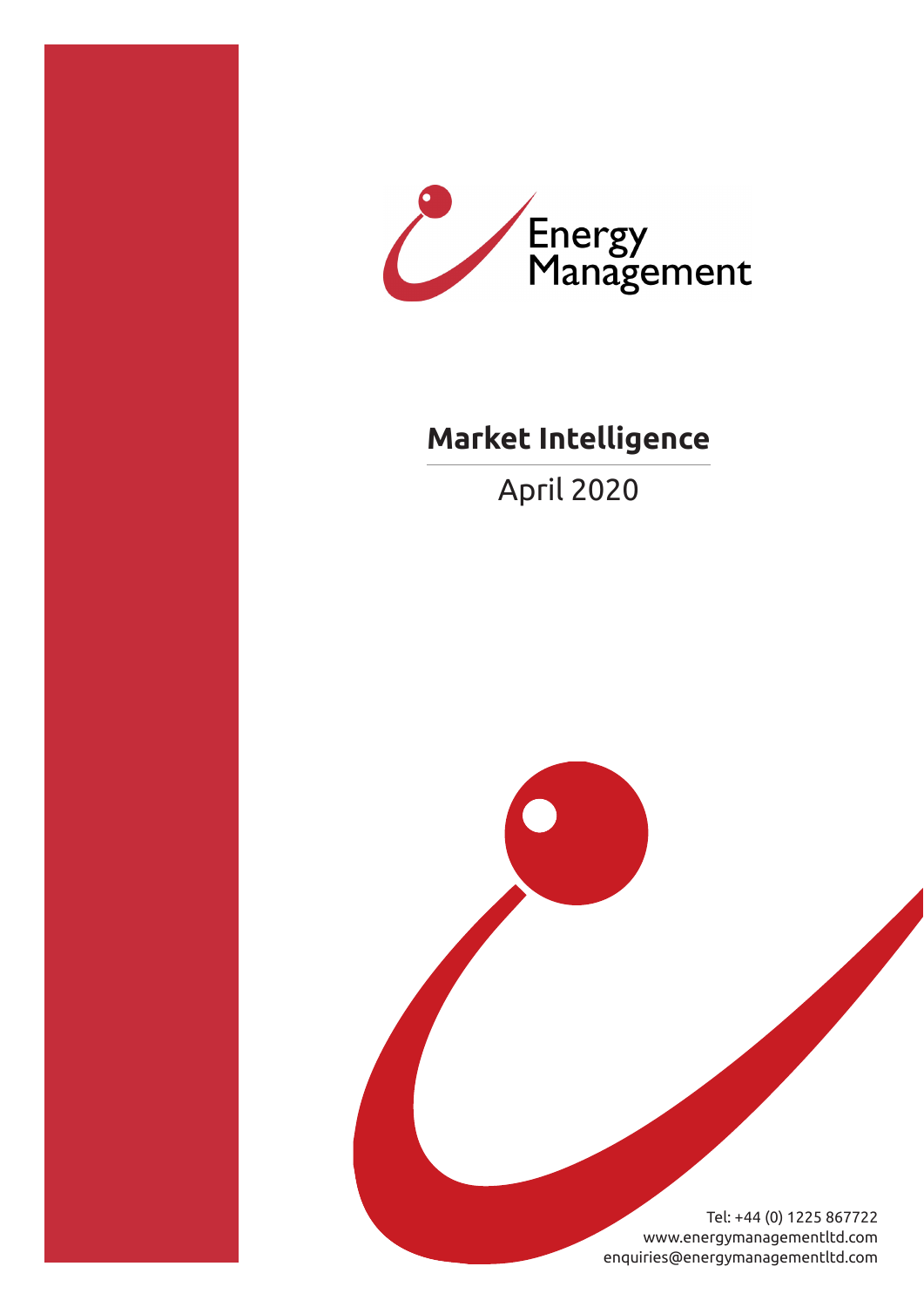

### **GAS REVIEW**

### Gas News

#### Further falls in demand forecast

Business closures as a result of the continued lockdown have reduced gas demand throughout April, but wholesale pricing has not travelled in the same direction for the entire month. Unplanned infrastructure issues and some cold early April weather did its best to arrest the market freefall. Prices even spiked off the back of a statement from US President Donald Trump on the Saudi-Russia price war, rising by almost 20% for a short period.

Storage injections and exports through both the UK-Belgium and UK-Holland

interconnectors have helped mop up some of the surplus gas, however this has not been enough to keep overall demand at seasonally normal levels. European gas storage sites are now at 54% fullness, compared to 43% last year.

UK gas demand this summer is set to drop even further. However, according to National Grid reports, even without the pandemic, demand was already expected to drop by 3.3% year-on-year. Covid-19 and lockdown measures are simply amplifying this.

## Historic NBP Gas Graph



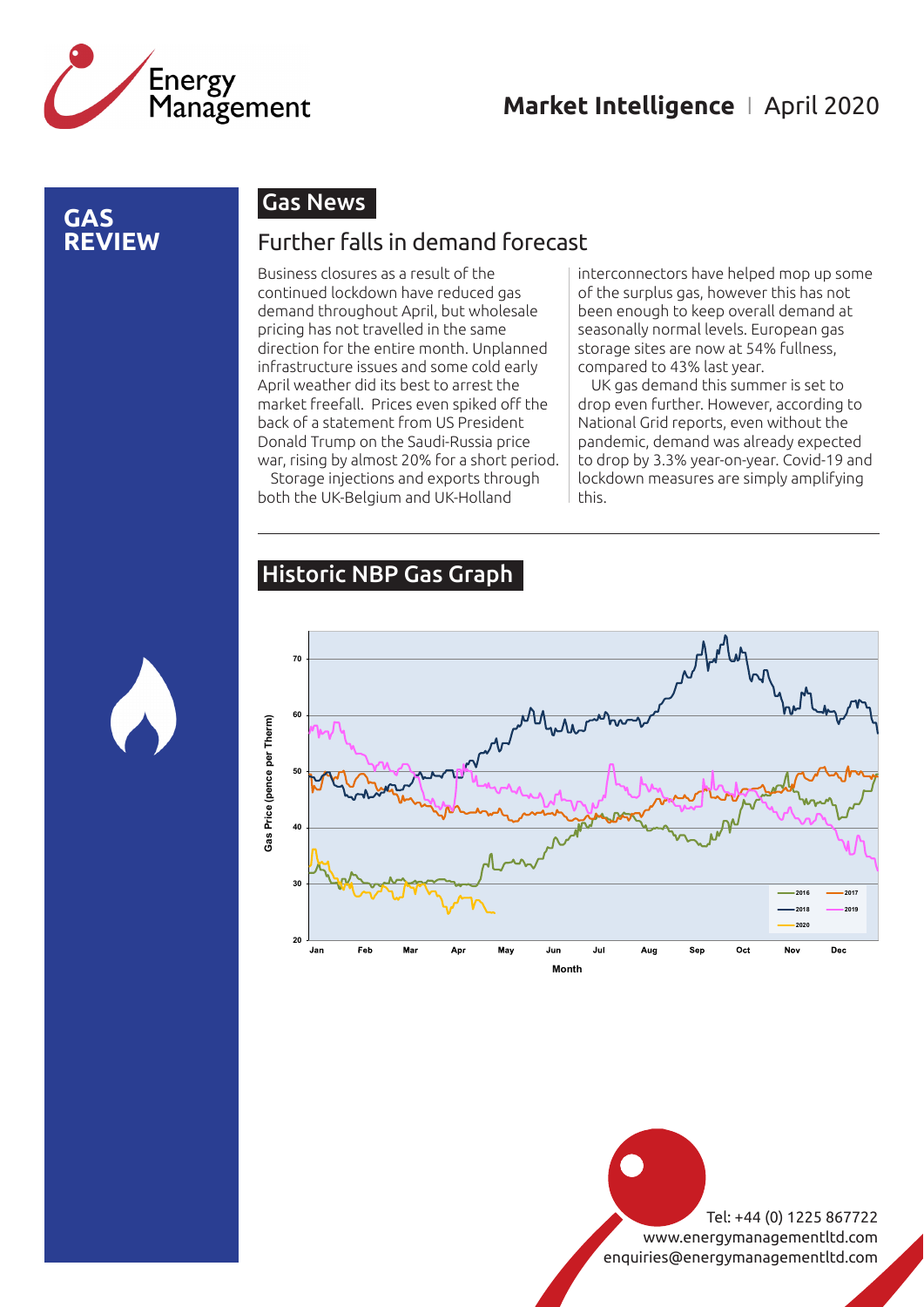

**GAS REVIEW**

# NBP Gas Prices

|                  | <b>Trading date</b> |           |                 |
|------------------|---------------------|-----------|-----------------|
|                  | 01-Apr-20           | 01-May-20 | <b>Increase</b> |
| <b>Jun-20</b>    | 17.27               | 13.92     | $-3.35$         |
| <b>Winter 20</b> | 31.65               | 31.63     | $-0.02$         |
| <b>Summer 21</b> | 28.65               | 28.49     | $-0.16$         |
| <b>Winter 21</b> | 38.35               | 37.58     | $-0.77$         |

# Forward NBP Gas Curve

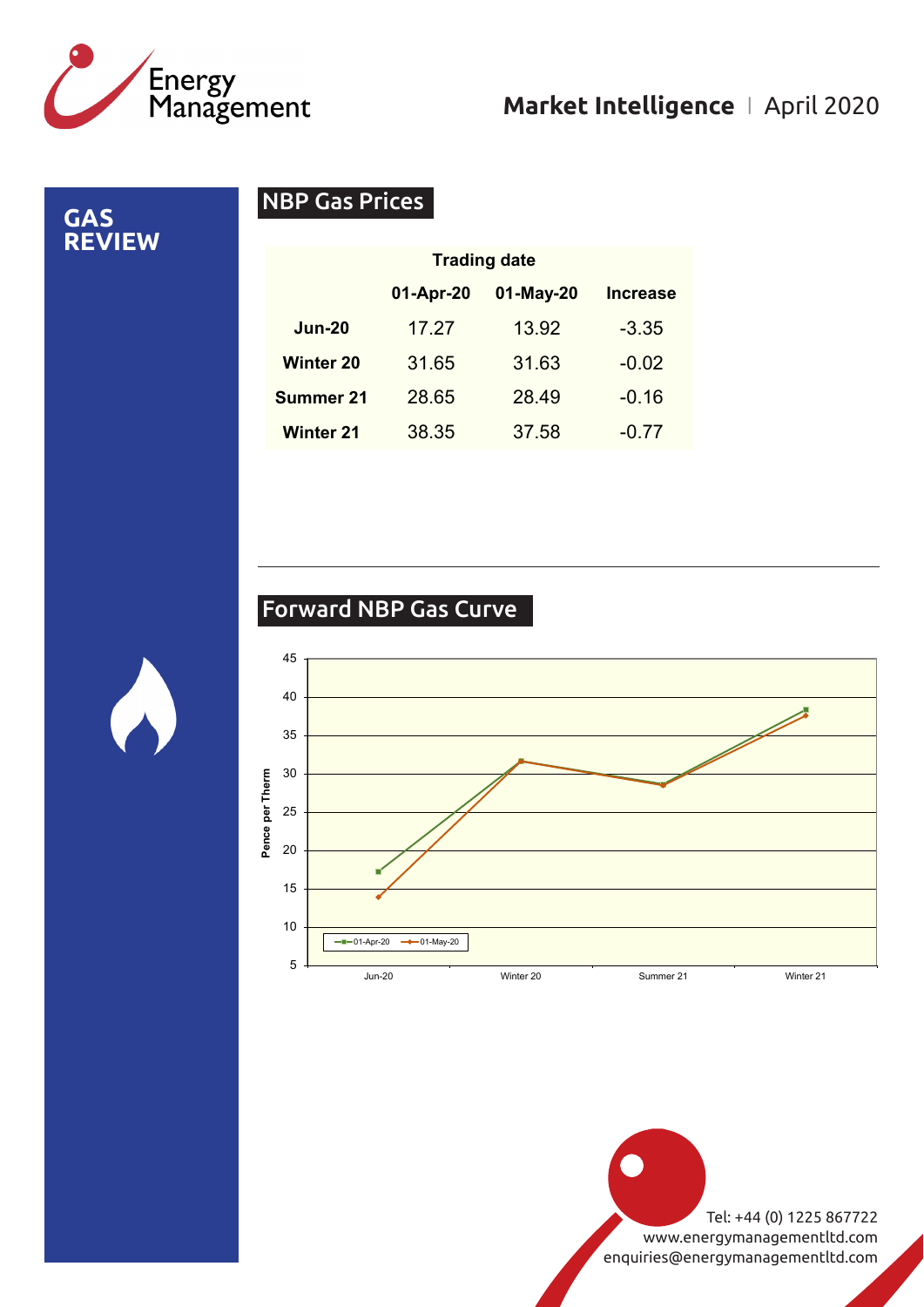

#### **ELECTRICITY REVIEW**

# Electricity News

#### Prices to remain under pressure

Covid-19 continues to have a huge effect on all UK power prices as global lockdowns look set to remain in place for the near future. The opening week of April saw UK forward prices rebound by as much as 11% before being dragged back down after the Easter break. Day-ahead prices remain bearish on the back of the warm/windy recent weather and a drop in consumption (10% below pre-lockdown levels).

If current lockdowns are extended across Europe as expected, prices will continue to be pressured, not just in the short-term

market but potentially in the longer term one too, as fears of further shut-ins and deepening economic gloom set in.

On the flip side, EDF extended outages at three reactors in France by 4-5 months which has boosted French Q3 prices by 26% and Q4 prices to their highest levels since January, with interconnected markets, including the UK, being pulled higher in turn. A post-Covid 19 recession would see European demand dropping by 5% and potentially not recovering until 2024.



#### Undelivered Wholesale Electricity Rates

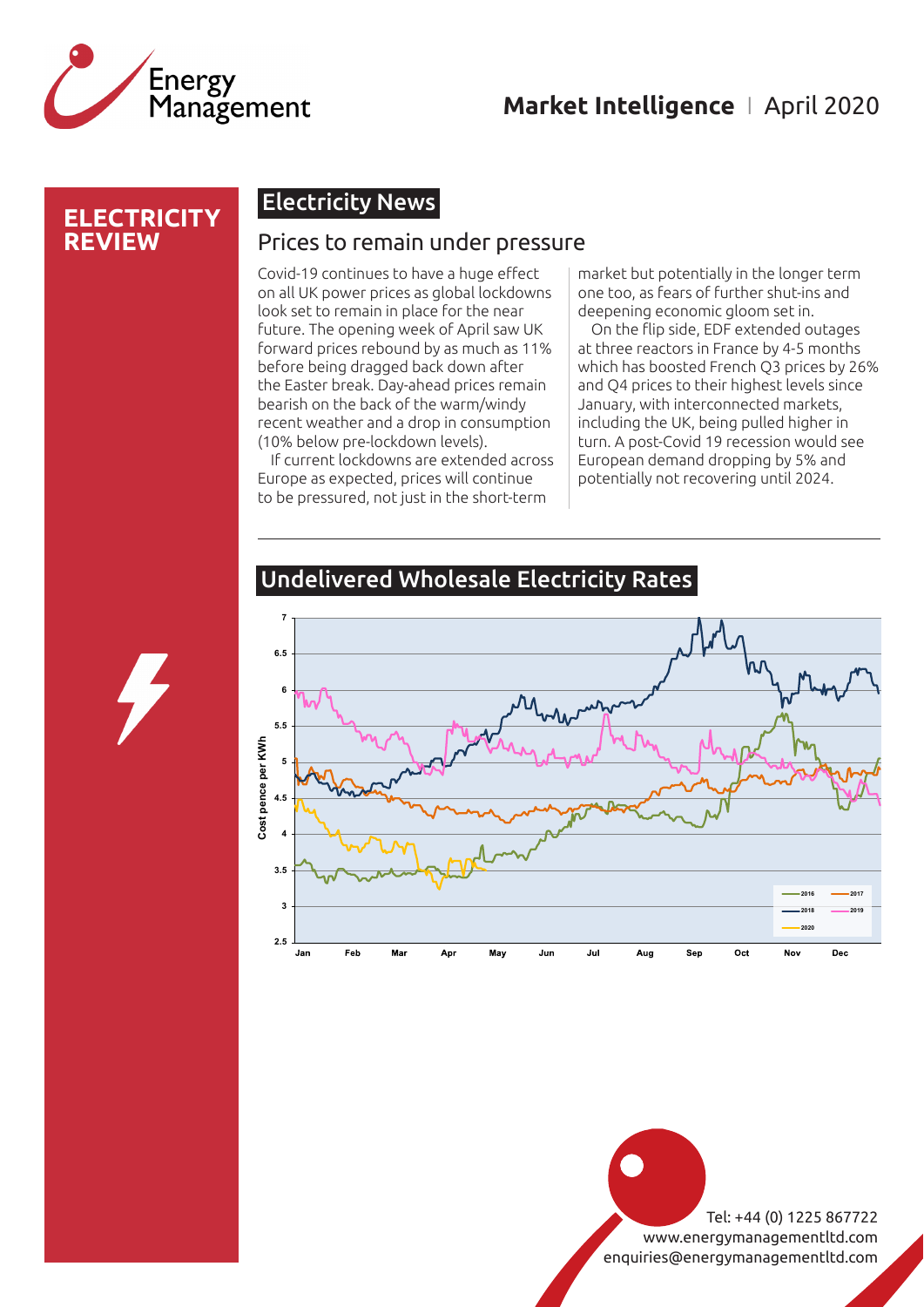

### **ELECTRICITY REVIEW**

## OTC Power Price Assessments £/MWh

| 01-Apr-20 | 01-May-20 | <b>Increase</b>     |
|-----------|-----------|---------------------|
| 26.00     | 25.40     | $-0.60$             |
| 38.25     | 40.45     | 2.20                |
| 33.90     | 35.55     | 1.65                |
| 42.35     | 43.15     | 0.80                |
|           |           | <b>Trading date</b> |

# OTC Electricity Forward Price Curve